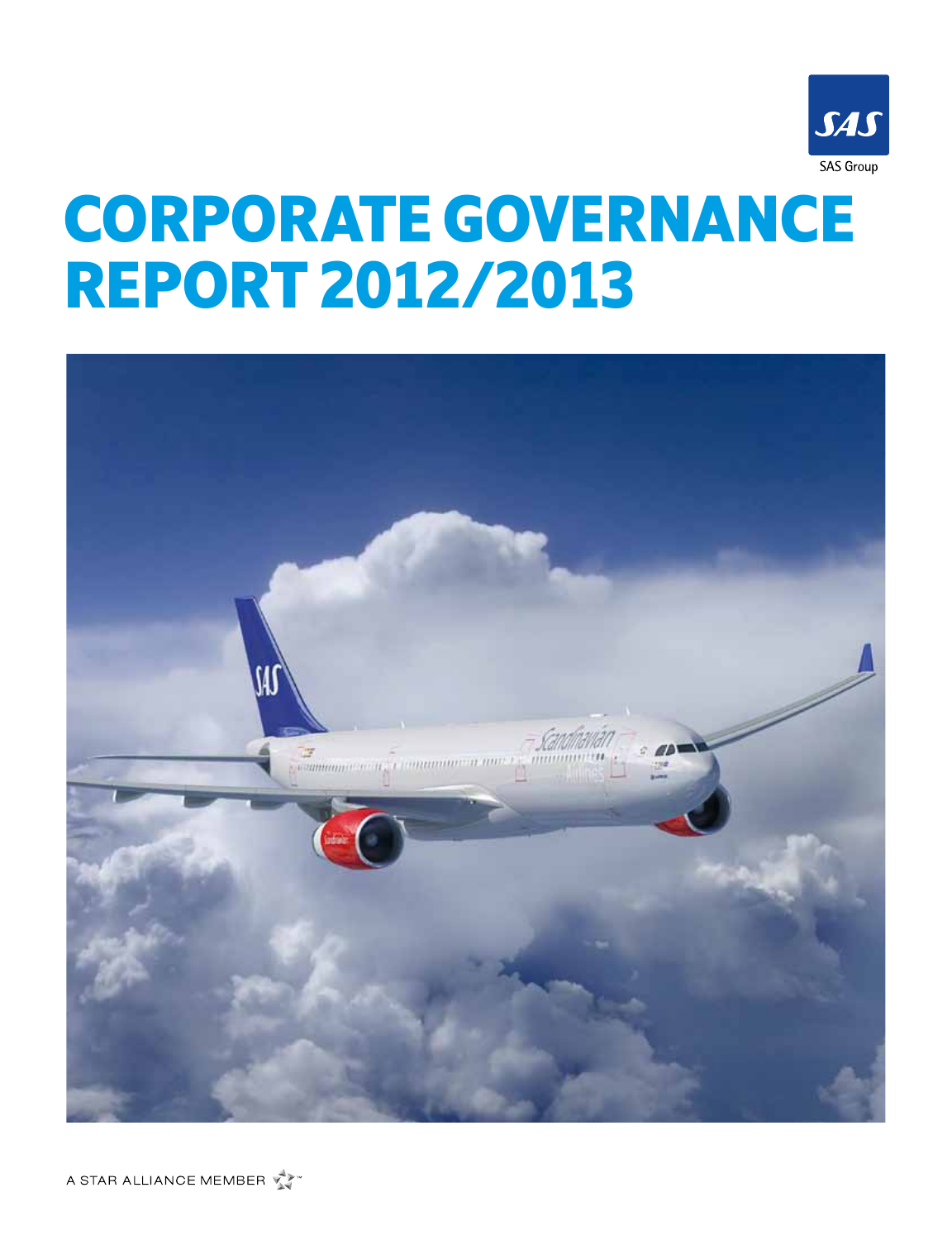## Corporate governance

### Corporate Governance Report

SAS AB is the Parent Company for operations at SAS and a Swedish public limited company headquartered in Stockholm, Sweden. Since July 2001, SAS AB has been listed on the NASDAQ OMX Stockholm with secondary listings in Copenhagen and Oslo. The objective of corporate governance is to provide SAS with effective management and control of its operations in combination with adequate transparency, clarity and proper business ethics.

This report constitutes the SAS Group's corporate governance report for the 2012/2013 fiscal year and has been prepared pursuant to the Swedish Annual Accounts Act and the provisions of the the Swedish Corporate Governance Code (the Code) based on the revision of the Code issued in February 2010.

#### **Departure from the Code**

Since the implementation of the Code, the SAS Group has followed the Code with the exception of the following instance: SAS conducts shareholder's meetings in Swedish, Norwegian and Danish, which departs from clause 1.5 of the Code.

Reason for the departure: the Articles of Association for SAS AB specify that the language used at shareholders' meetings is to be Swedish, Danish or Norwegian, and, if the Board so decides, other languages as well. The reason all three Scandinavian languages are used at shareholders' meetings is due to the strong Scandinavian nature of the SAS Group with the largest number of shareholders in Denmark as well as a management and Board comprising citizens of all three Scandinavian countries. Meeting deliberations in SAS AB are held primarily in Swedish and meeting materials are available in Swedish. In view of the above, the Board believes that any one of the Scandinavian languages may be freely used at shareholders' meetings in the company in view of the similarity of the three Scandinavian languages.

#### **Legal framework governing the SAS Group**  The key rules and regulations for SAS AB are:

*External rules*

- Swedish legislation
- The Swedish Corporate Governance Code (the Code)
- The NASDAQ OMX Rules for Issuers
- The recommendations issued by relevant Swedish and international organizations

No breach of the relevant stock exchange rules or of good stock market practices have been reported by NASDAQ's Disciplinary Committee or the Swedish Securities Council.

#### *Internal rules*

- The Articles of Association
- Information/IR policy
- The Board's work plan
- The Board's instructions to the President
- Internal policies and guidelines including the Code of Conduct

#### **Shareholders' meeting**

At the Shareholders' Meeting of SAS AB, which is the company's highest decision-making body, one share is equal to one vote with no restrictions on the number of votes any one shareholder is entitled to.

The shareholders' meeting may be held in Stockholm or in Sigtuna. Up until 2013, a provision in the company's Articles of Association stated that shareholders may also attend the meeting from locations in Copenhagen and Oslo via telecommunications links. The 2013 Annual General Shareholders' Meeting (AGM) resolved to change the Articles of Association so

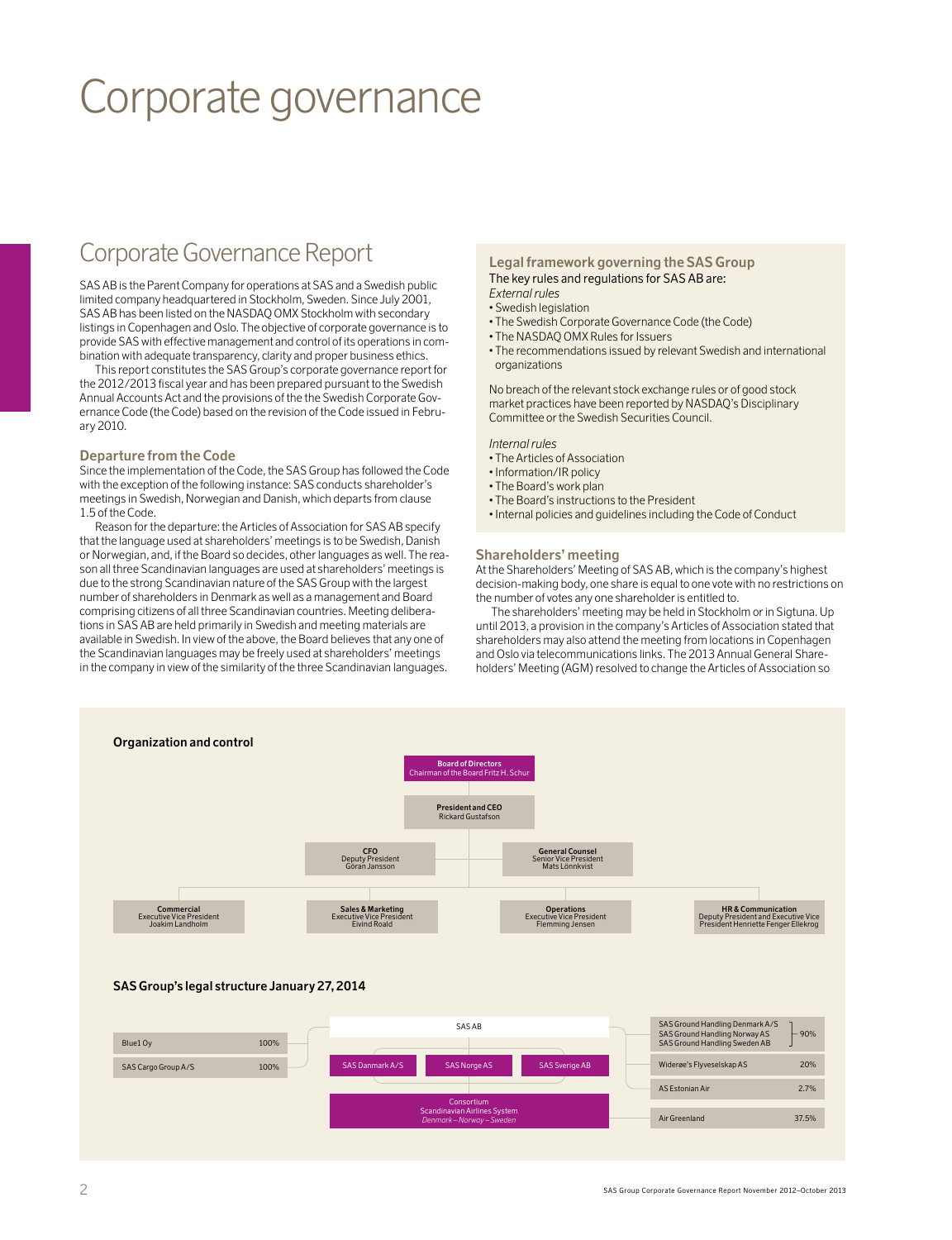that, in future, shareholders' meetings could be held at only one location in Stockholm or Sigtuna. This change is part of the SAS Group's initiatives to streamline operations.

Notice convening the AGM is issued no earlier than six and no later than four weeks prior to the meeting. Notice is published in daily newspapers in Sweden, Denmark and Norway and announced in press releases as well as published on the company's website. The company e-mails notices to shareholders who have requested this service via Shareholder Service on the company website; www.sasgroup.net.

The Articles of Association contain no special provisions regarding the election and discharge of Board members or regarding changes to the Articles of Association. The Board of SAS has proposed to the 2014 AGM that the Articles of Association be amended to allow the issue of preference shares and that the Board be authorized to decide on new issue of a maximum of 7 million preference shares up to the 2015 AGM. Furthermore, the Board has proposed the authorization of the Board until the 2015 AGM to issue convertible bonds in an amount not exceeding SEK 2 billion, with entitlement to a maximum amount of 130 million common shares on conversion.

#### **Nomination Committee**

The Nomination Committee is appointed by the AGM and tasked with preparing the meeting's resolutions on nomination and remuneration issues, as well as matters of procedure for the next nomination committee. Members of the Nomination Committee, irrespective of how they were appointed, must address the interests of all shareholders. In conjunction with the 2013 AGM, an instruction for the Nomination Committee was adopted. Ahead of the 2014 AGM, the Nomination Committee is tasked with making proposals for the election of the Chairman of the AGM, the number of Board members and Directors' fees, broken down among the Chairman, Vice Chairman, other Board members and any remuneration for work on Board committees, election of Board members and Chairman of the Board, election of auditors, auditors' fees and the Nomination Committee ahead of the 2015 AGM.

#### **Nomination Committee, three minuted meetings**

Jonas Iversen, Ministry of Finance, for the Swedish Government (Chairman) Peter Brixen, Danish Ministry of Finance

Knut J. Utvik, Norwegian Ministry of Trade, Industry and Fisheries Peter Wallenberg Jr, Knut and Alice Wallenberg Foundation Karsten Biltoft, Danmarks Nationalbank (through October 2013)

The Nomination Committee has evaluated the Board's work, qualifications and composition. The Chairman liaises closely with the Committee, and the result of the evaluation of the Board is made available to the Committee. At least one meeting with the Chairman and Group CEO must be held before the Nomination Committee submits its recommendations to the AGM. The Nomination Committee's recommendations are published in the notice convening the AGM, on the company website and at the AGM. Committee members received no fees or other remuneration from SAS for their work on the Nomination Committee. When required for carrying out its assignment, the Nomination Committee utilizes outside advisers and consultants, with SAS defraying the cost.

#### **Board of Directors**

The Articles of Association stipulate that the Board of Directors consist of six to eight members elected by the shareholders' meeting. During the year, the Board comprised seven duly elected members, no deputies and three employee representatives, each with two personal deputies. The employee representatives are appointed by the SAS Group's employee groups in Denmark, Norway and Sweden in line with governing legislation and special agreements. Deputies attend Board meetings only in the absence of an ordinary member. Except for employee representatives, no Board member is employed by SAS AB or any other company in the SAS Group.

#### **Corporate governance, governance structure**

*SAS AB had 61,383 shareholders on October 31, 2013. The major shareholders are the three Scandinavian governments. The largest private shareholders are the Knut and Alice Wallenberg Foundation, Avanza Pension, JPM Chase, Unionen and the funds of various banks.*



The elected Board members are appointed for the period until the end of the next AGM. No regulation exists that limits the period of time a Board member can serve as a member of the Board. The experience of the Board members and their independence in relation the owners of the company are disclosed on pages 8–9.

The average age of members is 56 and two of the seven members elected by the shareholders' meeting are women. All members elected by the shareholders' meeting are regarded by the Nomination Committee as being independent of the company and company management, while one member is not regarded as being independent of the company's major shareholders. Owing to his position as President and CEO of Posten Norge AS, wholly owned by the Norwegian government, Dag Mejdell is not regarded as independent in relation to major shareholders. SAS AB meets the requirements of the Code regarding Board independence vis-à-vis the company, company management, and the company's major shareholders.

#### **The Board's work**

The Board's work is governed by the Swedish Companies Act, the Articles of Association, the Code and the formal work plan adopted by the Board each year. The Board's work follows a plan intended, among other things, to ensure the Board receives all necessary information. The formal work plan regulates the division of the Board's work between the Board and its committees and among the Board, its Chairman and the President. The work plan also contains provisions for meeting the Board's needs for information and financial reporting on an ongoing basis as well as instructions for the President and the company's Board committees.

In November 2012–October 2013, the Board of Directors held 15 scheduled meetings. Senior executives in the company attended Board meetings to make presentations and the General Counsel of the SAS Group served as the Board's secretary. At its meetings, the Board discussed the regular business items presented at the respective meetings including business and market conditions, risk assessment, financial reporting and follow-up, the company's financial position, and investments. The Board also discussed any sustainability-related information of material importance.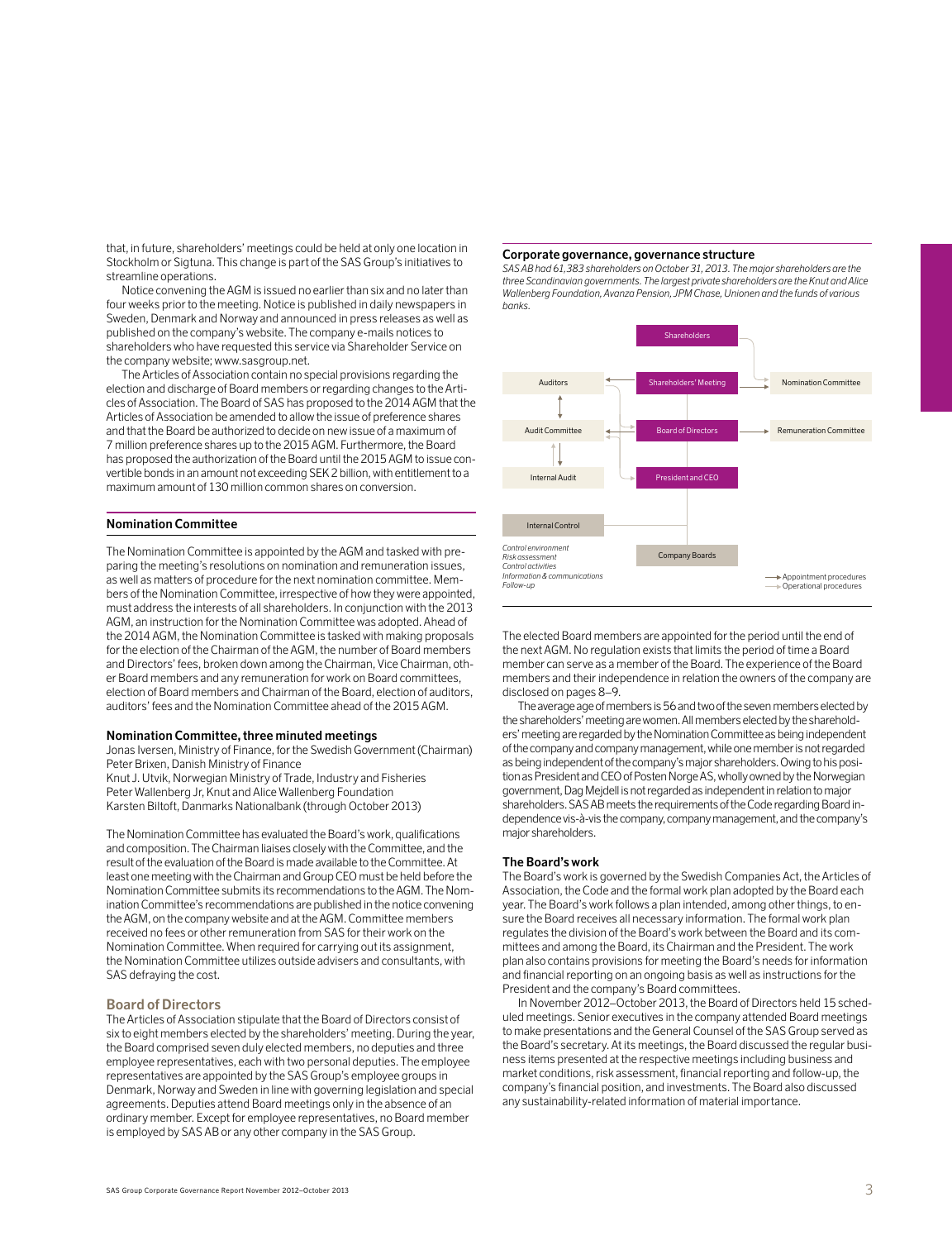#### **Main issues dealt with at Board meetings**

- 11/5: Status of negotiations with banks and shareholders regarding the new credit facility.
- 11/7: Report for the third quarter, review of refinancing plan and restructuring plan .
- 11/16: Restructuring plan status union negotiations.
- 11/19: Same subject as the meeting of November 16.
- 12/11: Year-end report, PULS and evaluation of the Board's work.
- 2/15: Status for the restructuring program pensions, IT transformation, Widerøe, administration and Ground Handling, adoption of budgets, adoption of the annual report, EuroBonus in Norway and adoption of the new Information Policy.
- 3/7: Adoption of the report for the first quarter.<br>3/20: Presentation of and decision on the new co
- Presentation of and decision on the new commercial concept, review of flight safety work and the status of the restructuring program.
- 4/29: Review of the financial position and preparedness, decision on the sale of Widerøe, joint venture with Lufthansa, move of the head office to Frösundavik and adoption of the Board's (and its committees') written instructions and a work plan.
- 6/10–11: Strategy meeting, risk assessment, adoption of the report for the second quarter, update of the SAS financial policy, review of sick leave, mandate for investment in long-haul and issue of the EMTN bond.
- 9/3: Sale of Ground Handling to Swissport, adoption of the report for the third quarter, issue of bond loan, review of operational quality and customer deliveries, and the follow-up of new commercial concepts.
- 10/24: Status and follow-up of the restructuring program, sick leave reporting, market and revenue follow-up, budget for 2013/2014, and evaluation of the work of the Board and CEO.

 In addition, there was one statutory meeting and two by correspondance.

To streamline and enhance the work of the Board, there are two committees; the Remuneration Committee and the Audit Committee, whose members are appointed by the Board. The main duty of the committees is to prepare issues for decision by the Board.

These committees do not imply any delegation of the Board's or its members' legal responsibilities. Reports to the Board on issues discussed at committee meetings are either in writing or given verbally at the following Board meeting. The work on each committee follows written instructions and a work plan stipulated by the Board. The General Counsel of the SAS Group serves as the secretary to the committees and minutes of committee meetings are provided to all Board members. Remuneration for work on Board committees is determined by the AGM.

#### **Remuneration Committee**

Remuneration and other terms of employment for senior executives are designed with a view to ensuring the company's access to executives possessing the requisite skills for the company at a cost appropriate to the company and so that they have the intended effects for the company's operations.

#### **Remuneration Committee, one minuted meeting**

|                           | Number of meetings attended |
|---------------------------|-----------------------------|
| Fritz H. Schur (Chairman) |                             |
| Jacob Wallenberg          |                             |
| Dag Meidell               |                             |

The Group's Remuneration Committee complies with the Code's instructions. The Code specifies that members of the Remuneration Committee must be independent of the company or company management. Fritz H. Schur, Jacob Wallenberg and Dag Mejdell are independent in relation to the company and company management. The Remuneration Committee prepares proposals for remuneration policies and other employment terms for resolution at the AGM.

At the start of the 2012/2013 fiscal year, the Remuneration Committee evaluated the existing remuneration structures and levels in the company, whereupon the Remuneration Committee and the Board found that these were not, in all regards, in line with market rates. Accordingly, a salary cut of between 5 and 20 percent was decided for all members of the Group Management effective from December 1, 2012.

The Remuneration Committee has followed and discussed the substantial work in preparing a revised strategy and the subsequent extensive reorganization processes that SAS has implemented and which are still ongoing. In its evaluation, the Committee expressed its support for the measures taken by the Group Management to guarantee these efforts through the use of so-called "stay-on" replacements for certain key skills outside the Group Management.

#### **Attendance at Board meetings, November 2012–October 2013**

|                                               | Nov <sub>5</sub> | Nov <sub>7</sub> | Nov 16 | Nov 19 | Dec 11 | Feb 15 <sup>1</sup> | Mar 7 | Mar 20 <sup>2</sup> | Apr 29 | Jun 10–11 <sup>1</sup> | Sep 3 | Oct 24 |
|-----------------------------------------------|------------------|------------------|--------|--------|--------|---------------------|-------|---------------------|--------|------------------------|-------|--------|
| Fritz H. Schur, Chairman                      |                  |                  |        |        |        |                     |       |                     |        |                        |       |        |
| Jacob Wallenberg, Vice Chairman               |                  |                  |        |        |        |                     |       |                     |        |                        |       |        |
| Monica Caneman, member                        |                  |                  |        | О      |        |                     |       |                     |        |                        |       |        |
| Jens Erik Christensen, member                 |                  |                  |        |        |        |                     |       |                     |        |                        |       |        |
| Lars-Johan Jarnheimer, member                 |                  |                  |        |        |        |                     |       |                     |        |                        |       |        |
| Birger Magnus, member                         |                  |                  |        |        |        |                     |       |                     |        |                        |       |        |
| Sanna Suvanto-Harsaae, member                 |                  |                  |        |        |        |                     |       |                     |        |                        |       |        |
| Dag Mejdell, Second Vice Chairman             |                  |                  |        |        |        |                     |       |                     |        |                        |       |        |
| Gry Mølleskog, member                         |                  |                  |        |        |        |                     |       |                     |        |                        |       |        |
| Timo Peltola, member                          |                  |                  |        |        |        |                     |       |                     |        |                        |       |        |
| Ulla Gröntvedt, employee representative       |                  |                  |        |        |        |                     |       |                     |        |                        |       |        |
| Anna-Lena Gustafsson, employee representative |                  |                  |        |        |        |                     |       |                     |        |                        |       |        |
| Elisabeth Goffeng, employee representative    |                  |                  |        |        |        |                     |       |                     |        |                        |       |        |

**•** Present **O**Absent

1) A meeting was held by correspondance on February 14, 2013. In addition to the meeting of June 11, 2013 another meeting was held by correspondance.<br>2) The meeting of March 20, 2013 was a statutory meeting.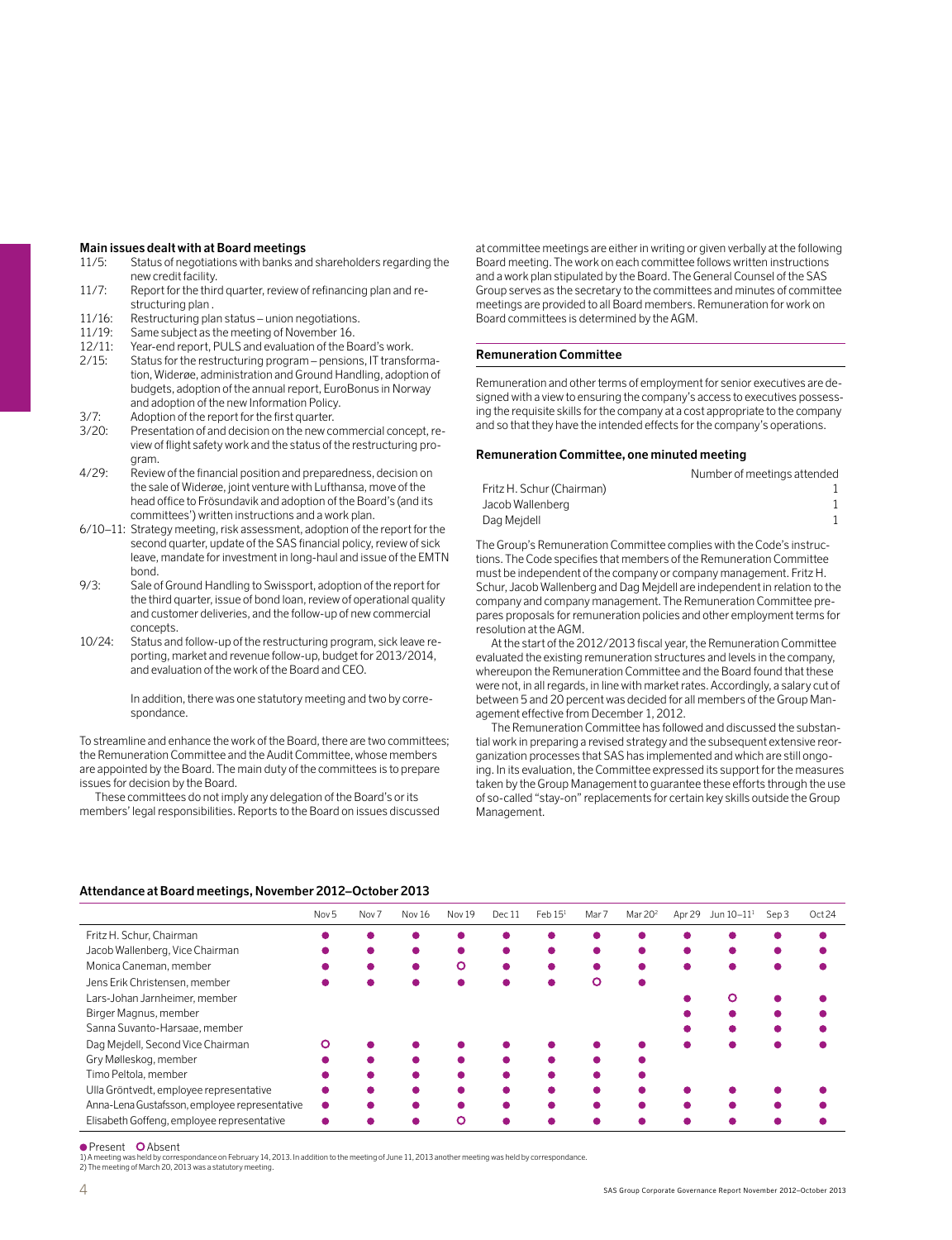#### **Audit Committee and financial reporting**

The Audit Committee is responsible for preparing the Board's quality assurance work regarding financial reporting. The Committee performs quality assurance through the discussion of critical auditing issues and the financial reports that the company submits. Issues discussed by the Committee include internal control, compliance, uncertainty in reported values, events after the closing date, changes in estimates and assessments, financial and legal risks, suspected and verified irregularities, and other matters affecting the company's financial reporting. The company's external auditor attends all meetings of the Audit Committee. The Board scrutinizes and approves the company's year-end and interim reports.

Without otherwise impacting the responsibilities and obligations of the Board, the Audit Committee is tasked with monitoring the company's financial reporting, including, the audit of the annual report and consolidated financial statements, scrutinizing and monitoring the impartiality and independence of the auditor including paying particular attention to any non-audit-related assignments provided to the company by the auditor as well as assisting in the preparation of proposals regarding the election of auditors and auditors' fees for resolution at the General Shareholders' Meetings.

#### **Audit Committee, five minuted meetings**

| Number of meetings attended                   |    |
|-----------------------------------------------|----|
| Timo Peltola (Chairman until March 20, 2013)  |    |
| Jens Erik Christensen (until March 20, 2013)  |    |
| Monica Caneman (Chairman from March 20, 2013) | 5. |
| Lars-Johan Jarnheimer (from March 20, 2013)   |    |
| Birger Magnus (from March 20, 2013)           |    |

All members of the Audit Committee are independent in relation to the SAS Group, the management and the shareholders in line with the Code. Besides the Committee Secretary, the SAS Group CFO and the company's external auditor attend meetings of the Committee.

#### **Fees decided at the 2013 Annual General Shareholders' Meeting**

#### **Auditors**

Auditors are elected by the AGM and tasked with scrutinizing the company's financial reporting and administration of the company by the Board and the President. An election was conducted to appoint an auditor at the 2013 AGM, whereby PricewaterhouseCoopers AB (PwC) was elected for the period until the end of the 2014 AGM. The principal auditor is Bo Hjalmarsson. In addition to SAS AB, he has audit engagements for companies that include Eniro and Teracom. On two occasions during the 2012/2013 fiscal year, the principal auditor met with the Board, presenting the program for auditing work and reporting observations from the audit.

On one occasion during the fiscal year, the Board met with the company's auditor without the presence of the President or any other representative of the company management. PwC submits an audit report regarding SAS AB, the Group, and an overwhelming majority of the subsidiaries. Over the past year, in addition to its auditing work, PwC has performed advisory services for SAS Group companies in auditing-related areas for a total invoiced amount of MSEK 0.6. Auditors' fees for work performed are in line with the resolution of the AGM. For more information about the auditors' fees in 2012/2013, see Note 39.

#### **President and Group Management**

The Board appoints the President of SAS AB, who is also Group CEO. The Board has delegated responsibility for the day-to-day administration of company and Group operations to the President. Each year, an instruction defining the division of duties between the Board and the President is determined by the Board who also evaluate the work performed by the President. The Board's instructions to the President contain detailed rules governing the President's authority and obligations. Group Management comprised seven members, including the President, for the majority of 2013. The composition of members of Group Management is shown on pages 10–11.

The President liaises and works closely with the Chairman while meeting regularly with the Chairman to discuss the Group's activities and performance and to plan Board meetings. To enable the Board to monitor the Group's financial position on an ongoing basis, the President makes monthly reports to the Board.

| Name                  | <b>Nationality</b> | Independent     | Board | <b>Audit Committee</b> | Remuneration<br>Committee | <b>Total, TSEK</b> |
|-----------------------|--------------------|-----------------|-------|------------------------|---------------------------|--------------------|
| Fritz H. Schur        | DK                 | Yes             | 585   |                        | 70                        | 655                |
| Jacob Wallenberg      | <b>SE</b>          | Yes             | 390   |                        | 25                        | 415                |
| Dag Mejdell           | N <sub>O</sub>     | No <sup>1</sup> | 345   |                        | 25                        | 370                |
| Monica Caneman        | <b>SE</b>          | Yes             | 295   | 95                     |                           | 390                |
| Lars-Johan Jarnheimer | <b>SE</b>          | Yes             | 295   | 45                     |                           | 340                |
| Birger Magnus         | N <sub>O</sub>     | Yes             | 295   | 45                     |                           | 340                |
| Sanna Suvanto-Harsaae | FI                 | Yes             | 295   |                        |                           | 295                |
| Elisabeth Goffeng     | N <sub>O</sub>     | $\sim$          | 295   |                        |                           | 295                |
| Ulla Gröntvedt        | <b>SE</b>          | $\sim$          | 295   |                        |                           | 295                |
| Anna-Lena Gustafsson  | DK                 | ٠               | 295   |                        |                           | 295                |
| Total                 |                    |                 | 3.385 | 185                    | 120                       | 3.690              |

1) Dag Mejdell is not considered independent in relation to major shareholders (but is independent in relation to SAS and its management).

#### **Outcome November 2012–October 2013, recorded fees**

#### **for employee representatives**

| Christian Anderström SEK 6.000 |                  |
|--------------------------------|------------------|
| Erik Bolin                     | <b>SEK3.000</b>  |
| Sven Cahier                    | <b>SEK 9.000</b> |
| Bo Nielsen                     | <b>SEK 9.000</b> |
| Rune Thuv                      | <b>SEK7.000</b>  |
| Per Weile                      | <b>SEK 9.000</b> |
| Asbjørn Wikestad               | <b>SEK 9.000</b> |
|                                |                  |

On their own initiative, as part of the SAS Group's restructuring program, all Board members reduced their Directors' fees decided by the 2012 Annual General Shareholders' Meeting by 30%, as of November 5, 2012. For existing Board members in November 2012, the above fees less 30% as decided by the AGM apply even after the 2013 AGM. The fees set by the AGM apply for Board members newly elected at the 2013 AGM.

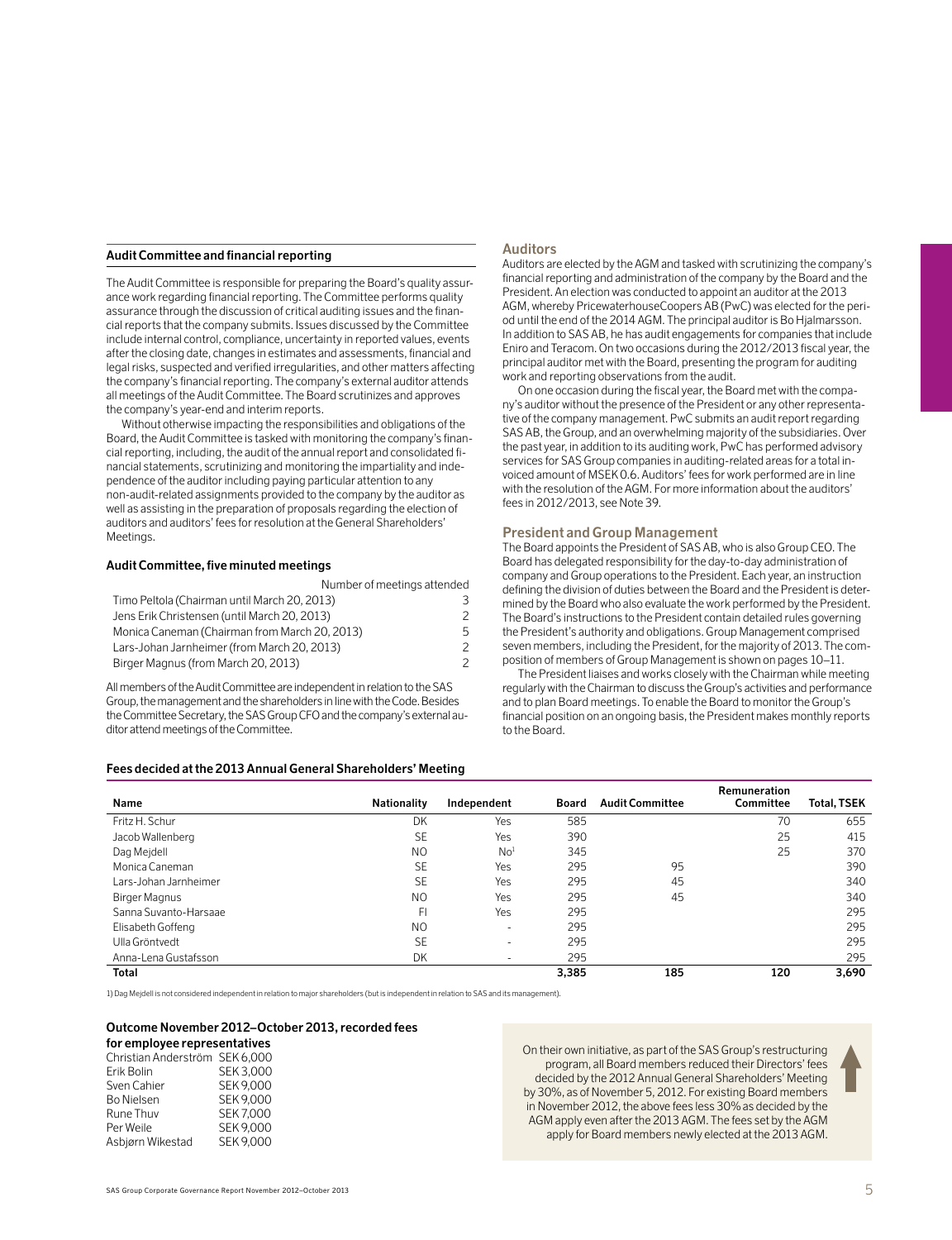Group Management is not a corporate body in the sense of Swedish limited company law and as a collegial management body has no legal liability visà-vis the Board and shareholders. Only the President reports to the Board. Group Management normally has minuted meetings every week. These meetings are chaired by the President, who reaches decisions after consulting with the other members of Group Management.

Those of the Group's main business areas that are not themselves a separate legal entity are led by Group Management through representatives for the respective business area. Group Management's management and control of operations are based on a number of guidelines and policies regarding financial management and follow-up, communication issues, human resources, legal issues, the Group's brands, business ethics and environmental matters.

#### **Remuneration policies and other terms of employment for company management**

Remuneration policies for company management are to be formulated and presented by the Remuneration Committee to the Board, which submits the proposal to the AGM for adoption. The 2013 AGM adopted the remuneration policies and other terms of employment for senior executives. The remuneration policies for 2013 remained unchanged compared with those that applied in 2012. In conjunction with the negotiations regarding new collective agreements in 2012, a decrease in pay of between 5 and 20 percent was decided for all members of Group Management from December 1, 2012. Pursuant to the resolution of the AGM, no variable remuneration is payable to senior executives and no share-related incentive programs exist in SAS. The Board deems that particular circumstances exist for deviation from the remuneration policies with regard to the Board's decision to allow

variable remuneration to the member of Group Management responsible for Sales & Marketing, see Note 3 on page 59.

Agreements concluded previously with some executives that contain partially deviating conditions governing pensions, notice periods and severance pay will be respected until they cease or are renegotiated.

Total remuneration must be market-based and competitive and must be in relation to responsibility and authority.

Remuneration consists of fixed salary, other benefits and pension. The fixed salary is to reflect the position's requirements pertaining to skills, responsibility, complexity and the manner in which it contributes to achieving the business objectives. The fixed salary is to also reflect the executive's performance and can therefore be both individual and differentiated.Other benefits, including company car and health insurance, must be marketbased and only constitute a limited part of the total remuneration. Pension benefits are to be defined-contribution, with premiums not exceeding 30% of the fixed annual salary.

Remuneration of the President is to be decided within the framework of policies approved by the Board of SAS AB and after preparation and recommendation by the Remuneration Committee established by the Board. Remuneration of other members of Group Management is to be decided by the President within the framework of approved remuneration policies after consultation with the Remuneration Committee. The detailed guidelines are available on the company's website. For detailed information about remuneration and benefits for the Board, President and senior executives in 2013 see Note 3, page 59.

### Annual General Shareholders' Meeting

The Annual General Shareholders' Meeting of the SAS Group is to be held on February 18, 2014 at 3:00 p.m. at the following venue: **Stockholm-Arlanda:** Clarion Hotel,

Arlanda Airport

#### **Attending the Annual General Shareholders' Meeting**

Shareholders who wish to attend the Annual General Shareholders' Meeting must notify the company in advance. Details about notification will be published in the notice convening the Annual General Shareholders' Meeting.

#### **Proposals or questions for inclusion in the notice of the Annual General Shareholders' Meeting**

Shareholders who wish to address a specific question or who have a proposal for inclusion in the notice convening the Annual General Shareholders' Meeting may do so. The deadline for proposals is stated in good time in line with the provisions of the Code on the SAS website.

#### **Items in the notice**

• The deadline for receiving business to be included in the notice is January 2, 2014.

#### **Sending of the notice and notification of attendance**

- The notice is to be sent on January 16, 2014.
- Deadline for notification of attendance: February 12, 2014 in Sweden and February 11, 2014 in Norway and Denmark.

#### **Record day**  • February 12, 2014

**Admission cards to the AGM will be sent on** • February 12–13, 2014

**Annual General Shareholders' Meeting**

• February 18, 2014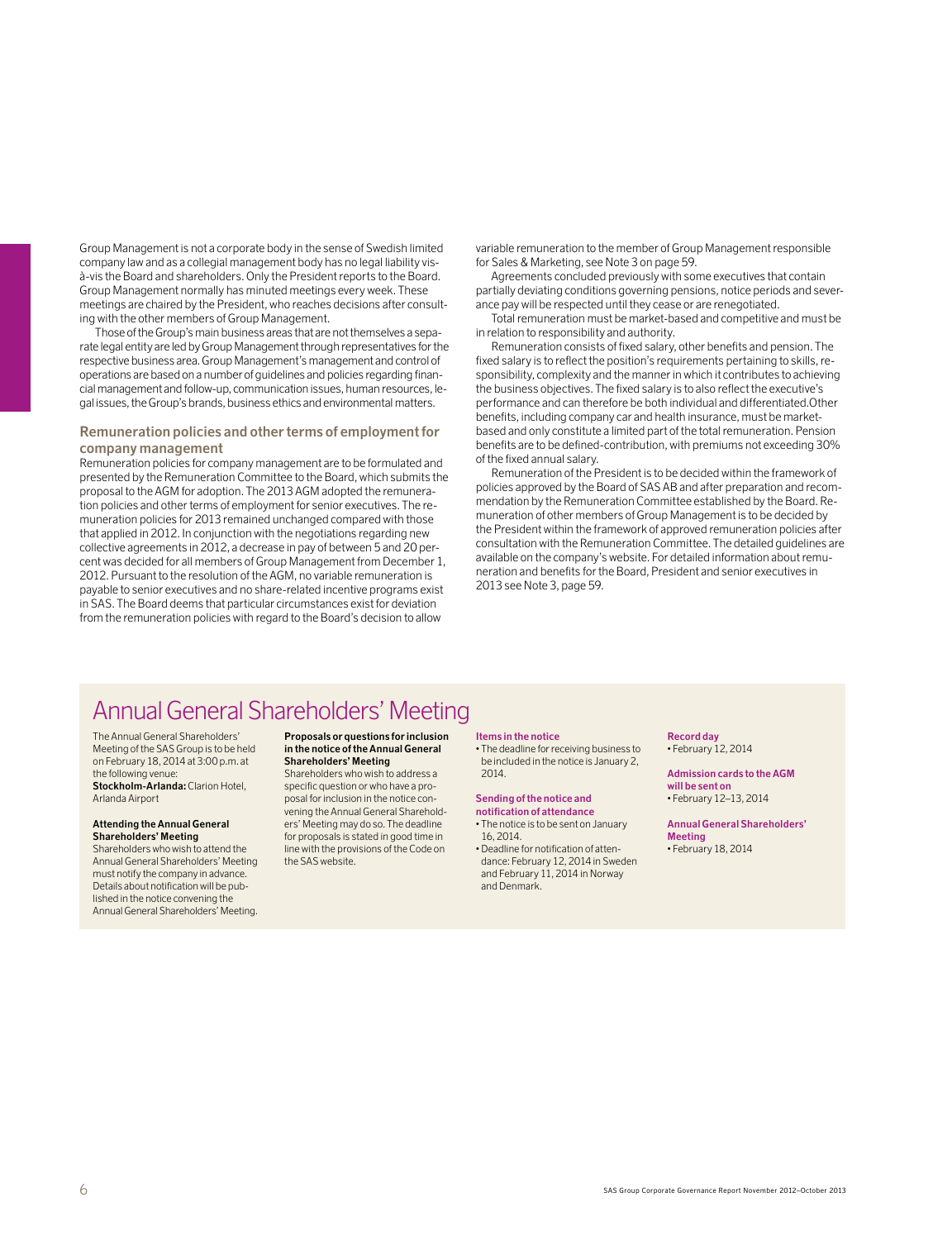### Internal control – financial reporting

The SAS Group applies COSO, the internationally recognized framework for internal control, to describe and evaluate the Group's control structure. Internal control of financial reporting is a process involving the Board of Directors, executive management and employees, and is designed to provide reasonable assurance regarding the reliability of external reporting. Internal control of financial reporting is described below in five areas that jointly form the basis of a sound control structure.

#### **Control environment**

The control environment comprises the basis for internal control and includes the culture in which the SAS Group communicates and acts. The Group's ambition is that its values – reliability, openness, care and valuecreation – will permeate the organization and the internal control environment. All actions, internal as well as external, are to reflect these basic values. The SAS Group's Code of Conduct describes the desired approach in various situations, including a structure for reporting deviations from the desired approach.

The Group's control of operations includes clear leadership, competent employees and efficiently organized operations. Information concerning governance of the Group is available for all employees on the Group's intranet. These documents describe the Group's control philosophy, control model, entities as well as the company's roles and responsibilities, owner requirements, overall follow-up, internal business relationships and the allocation of tasks.

#### **Risk assessment**

Every year, company management performs a risk assessment regarding financial reporting to ensure that operational goals are met. The assessment of risks in various major balance sheet and income items is graded where



critical areas have been identified. The SAS Group's internal audit function performs an ongoing overarching risk assessment that results in an annual audit plan. The audits performed by the internal audit are primarily aimed at operational auditing, but also focus on processes that impact financial reporting and the risk of irregularities, improper favoritism of another party at the company's expense, and the risk of loss or embezzlement. The audit plan is approved by the Audit Committee and the SAS Group's Board. Until May 2013, internal audit was managed internally at SAS and, thereafter, carried out externally through Deloitte who have substantial knowledge of SAS from earlier extensive experience as auditors of the company.

#### **Control activities**

Control activities cover, inter alia, internal control in each respective entity and subsidiary of the Group.

SAS has prepared a questionnaire with defined control targets in the management process, accounting process, revenue process, purchasing process, payroll process and asset management process (the Internal Control Questionnaire). These control targets also include IT controls that safeguard change management, user administration and procedures and responsibilities. The management of all entities and subsidiaries conduct their own annual assessment of the internal control in relation to the fulfillment of control targets, including documentation of the processes used in the control activities. This control and evaluation also comprises processes conducted by third parties. The evaluation is also reviewed by the external auditors who make an independent assessment of status and improvement potential. In the event of evaluations not being approved, whereby the assessment by the external auditor prevails, action plans are prepared, which are subject to monitoring. In the 2012/2013 fiscal year, this audit was performed internally and the total assessment of this audit was that the internal control of financial reporting was satisfactory.

In all cases, the audits performed by internal audit result in recommendations which are graded according to a risk perspective. These recommendations result in action plans that are jointly followed up by the SAS Group's management and Audit Committee.

#### **Information and communication**

The SAS Group's aim is that the information and communication paths pertaining to the internal control of financial reporting are known and appropriate. All policies and guidelines in the financial areas are on the intranet, under "SAS Group Financial Guide". The SAS Group's accounting policies, as well as any changes, are always communicated by direct dispatch and at regular meetings with those responsible for financial matters in the entities and subsidiaries. All entities and subsidiaries submit a monthly report on their activities, including their financial status and performance. To ensure that the external information is correct and complete, the SAS Group pursues an information policy regarding disclosures to the stock exchange and an Investor Relations policy that has been laid down by the SAS Group's Board. This policy is available on the Group's website under Investor Relations.

The SAS Group's published external reports are based on reporting from all legal entities in accordance with a standardized reporting procedure. Financial information reported regularly includes the annual report, interim reports, press releases, presentations and telephone conferences focused on financial analysts, investors and meetings with the capital market in Sweden and abroad. The above information is also available on the Group's website www.sasgroup.net.

#### **Monitoring**

Monitoring and continuous evaluation of compliance with policies and guidelines as well as monitoring reported deficiencies are conducted regularly. In connection with monitoring action plans for noted deficiencies in the "Internal Control Questionnaire" these actions are tested as is their compliance. Recommendations from the external and internal audits and the status of ongoing measures are compiled and presented to Group Management and the Audit Committee. Financial reporting is discussed at each Board meeting and at meetings of the Audit Committee.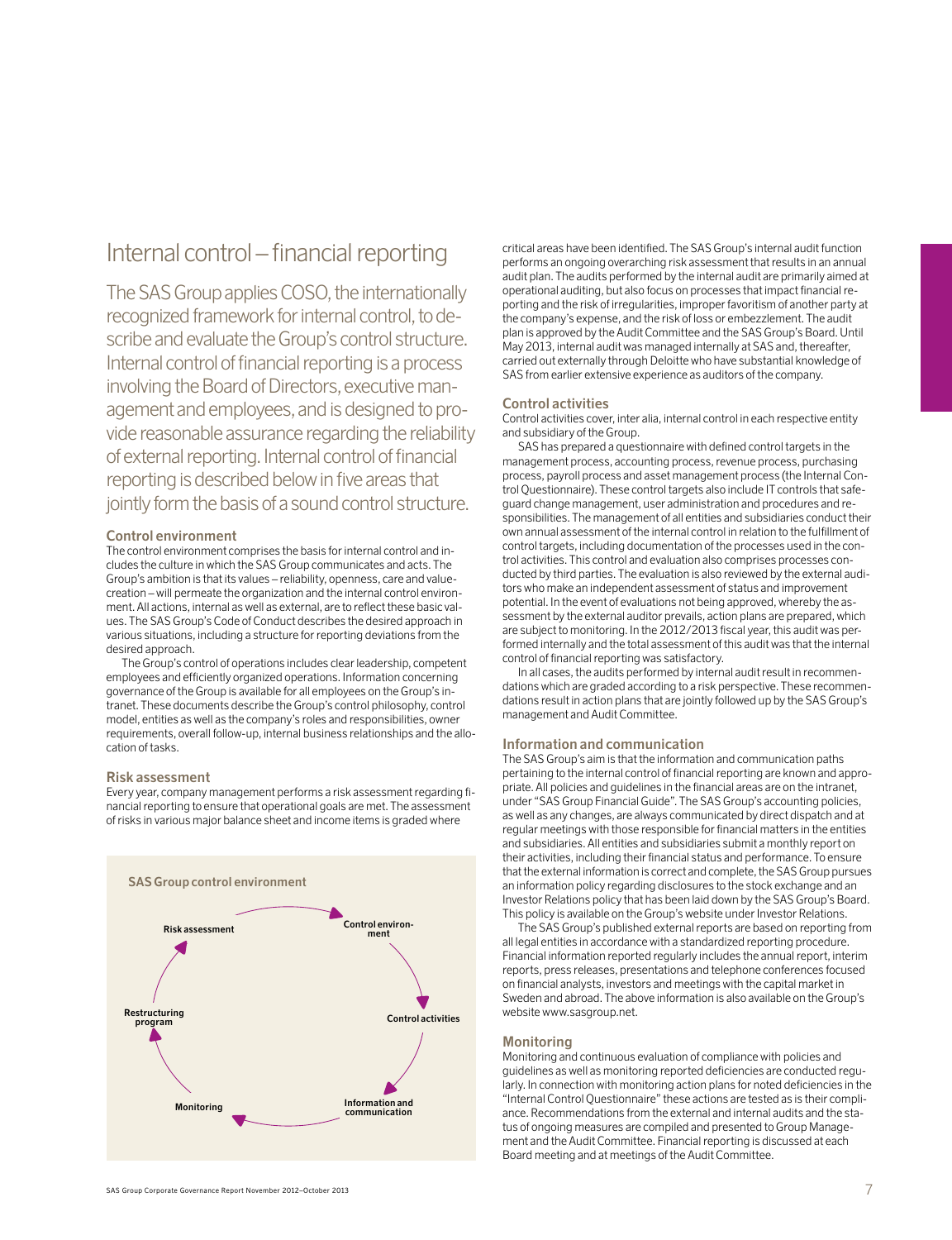### Board of Directors

The Board is responsible for the organization and administration of the Group, for ensuring proper control of its accounting and other financial circumstances as well as for appointing the President. All Board members elected by the Shareholders' Meeting are independent of the company and company management.

The 2013 AGM adopted the Nomination Committee's recommendation for reelection of the following Board members of SAS AB: Fritz H. Schur, Dag Mejdell, Jacob Wallenberg and Monica Caneman. Three new members were elected in line with the proposal of the Nomination Committee, namely: Lars-Johan Jarnheimer, Birger Magnus and Sanna Suvanto-Harsaae. Fritz H. Schur was reelected Chairman of the Board.

The changes in the Board's composition adopted at the 2013 AGM were based on the need identified by the Nomination Committee for strengthening the Board by members with leadership experience of change management, extensive and in-depth experience of commercial focus on customer and consumer issues as well as experience of work with the strategic development of business models.

Furthermore, the Nomination Committee's opinion is that the Code's requirements for diversity, breadth and an even gender balance will be satisfied in a relevant manner.

No share convertibles or options have been issued to the Board of SAS AB.



**Chairman Fritz H. Schur, born 1951** Chairman of the Board of SAS AB since April 2008. Member of the Board of SAS AB since 2001. *Directorships:* Chairman of the companies in the Fritz Schur Group. Chairman of DONG Energy A/S, F. Uhrenholt Holding A/S and C.P. Dyvig & Co. A/S. Vice Chairman of the Board of Brd. Klee A/S. Board member of WEPA Industrieholding SE. *Education:* B. Sc. Economics and Business Administration. *Earlier directorships/ positions:* Chairman of Det Danske Klasselotteri A/S, SN Holding A/S, CVI A/S, PostNord AB and Post Danmark A/S. Vice Chairman of Interbank A/S and Board member of De Post NV/La Poste SA, Belgium, and others. *Shareholding:* 40,000.



**First Vice Chairman Jacob Wallenberg, born 1956**

Vice Chairman of the Board of SAS AB since 2001. *Directorships:* Chairman of Investor AB. Vice Chairman of Ericsson AB and SEB and Board member of ABB Ltd, The Coca-Cola Company, the Knut and Alice Wallenberg Foundation and the Stockholm School of Economics. *Education:* B.Sc. Economics and MBA Wharton School, University of Pennsylvania. *Earlier directorships/positions:* Vice Chairman of Stockholms Handelskammares Service AB, Electrolux AB and Atlas Copco, as well as Board member of the Confederation of Swedish Enterprise and the Nobel Foundation. *Shareholding:* 10,000.



**Second Vice Chairman Dag Mejdell, born 1957**

Second Vice Chairman of the Board of SAS AB since 2008. President and CEO of Posten Norge AS. *Directorships:* Chairman of Arbeidsgiverföreningen Spekter and International Post Corporation. Vice Chairman of the Board of EVRY ASA and Board member of Norsk Hydro ASA and IK investment. *Education:* MBA, Norwegian School of Economics and Business Administration. *Earlier directorships/positions:* President and CEO of Dyno Nobel ASA. Chairman of Svenska Handelsbanken, Region Norway. Board member of DYWIDAG System International GmbH. *Shareholding:* 4,214.



**Monica Caneman, born 1954** Member of the Board of SAS AB since 2010. *Directorships:* Chairman of the Fourth Swedish Pension Fund, Arion bank hf and Big Bag AB. Board member of Storebrand ASA, Poolia AB, My Safety AB, Intermail A/S, SOS Children's Villages and Schibsted Sverige AB. *Education:* MBA, Stockholm School of Economics. *Earlier directorships/ positions:* Board member of EDT AS, Allenex AB, Frösunda LSS AB and Interverbum AB. Board member of Schibsted ASA, Resco AB, Nocom AB, Akademikliniken AB, Nya Livförsäkrings AB, SEB Trygg Liv, XponCard Group AB, Lindorff Group AB, Citymail Group AB, EDB Business Partner ASA, Nordisk Energiförvaltning ASA and Svenska Dagbladet AB. *Shareholding:* 4,000.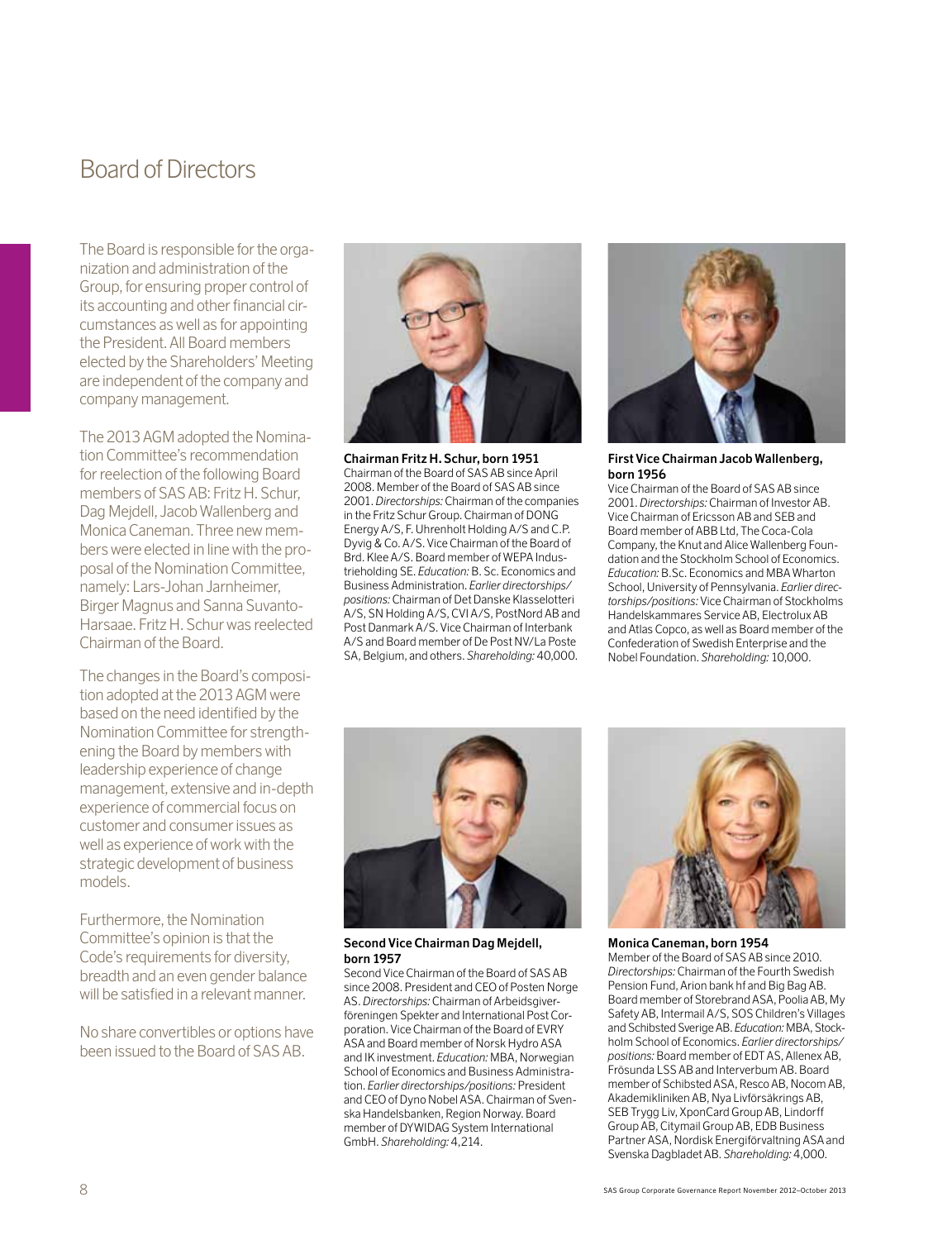

**Lars-Johan Jarnheimer, born 1960** Member of the Board of SAS AB since 2013. *Directorships:* Chairman of CDON Group, Eniro AB and Arvid Nordqvist HAB. Board member of Ingka Holding BV (IKEA's parent company) and Egmont International Holding AS. *Education:* Bachelor of Science in Business Administration and Economics, Lund and Växjö universities. *Earlier directorships/positions:* Chairman of BRIS. Board member of MTG Modern Times Group AB, Millicom International Cellular S.A., Invik and Apoteket AB. President and CEO of Tele2. *Shareholding:* 10,000.



**Birger Magnus, born 1955** Member of the Board of SAS AB since 2013. *Directorships:* Chairman of Storebrand ASA, Hafslund ASA and Bmenu AS. Board member of Wevideo Inc, Kristian Gerhard Jebsen Group, Aschehoug AS, Aktiv mot Kreft and Harvard Business School Publishing. *Education:* MBA, INSEAD and M.Sc., University of Science and Technology. *Earlier directorships/positions:* Chairman of Svenska Dagbladet, Aftonbladet, Aftenposten, VG, Media Norge and 20 Min Holding. *Shareholding:* 0.



**Sanna Suvanto-Harsaae, born 1966** Member of the Board of SAS AB since 2013. *Directorships:* Chairman of Babysam AS, Sunset Boulevard AS, VPG AS and Best Friend AB. Member of the Board of Paulig Oy, Clas Ohlson AB, Altia OY, CCS AB and Upplands Motor AB. *Education:* Master of Science (Business and Economics), Lund University. *Earlier directorships/ positions:* Chairman of Health and Fitness Nordic AB and BTX AS. Board member of Jetpak AB, Duni AB, Candyking AB and Symrise AG. *Shareholding:* 0.



**Employee representative Asbjörn Wikestad, born 1948** Employed at Scandinavian Airlines in Norway. Member of the Board of SAS AB since November 2013. *Shareholding:* 0. Deputies: Rune Thuv, First Deputy. *Shareholding:* 10,238. Jan Levi Skogvang, Second Deputy. *Shareholding:* 0.



**Employee representative Ulla Gröntvedt, born 1948** Employed at Scandinavian Airlines Sweden. Member of the Board of SAS AB since 2001. *Shareholding:* 2,000. Deputies: Sven Cahier, First Deputy. *Shareholding:* 418. Erik Bohlin, Second Deputy. *Shareholding:* 0.



**Employee representative Anna-Lena Gustafsson, born 1959** Employed at Scandinavian Airlines Denmark. Member of the Board of SAS AB since September 2011. *Shareholding:* 0. Deputies: Bo Nielsen, First Deputy. *Shareholding:* 392. Per Weile, Second Deputy. *Shareholding:* 656.

**Auditors** PricewaterhouseCoopers AB (PwC) **Principal auditor** Bo Hjalmarsson, Authorized Public Accountant. Elected in 2013. **Other major engagements** Eniro and Teracom. **Corporate Secretary** Mats Lönnkvist, General Counsel, SAS Group and Member of SAS Group Management.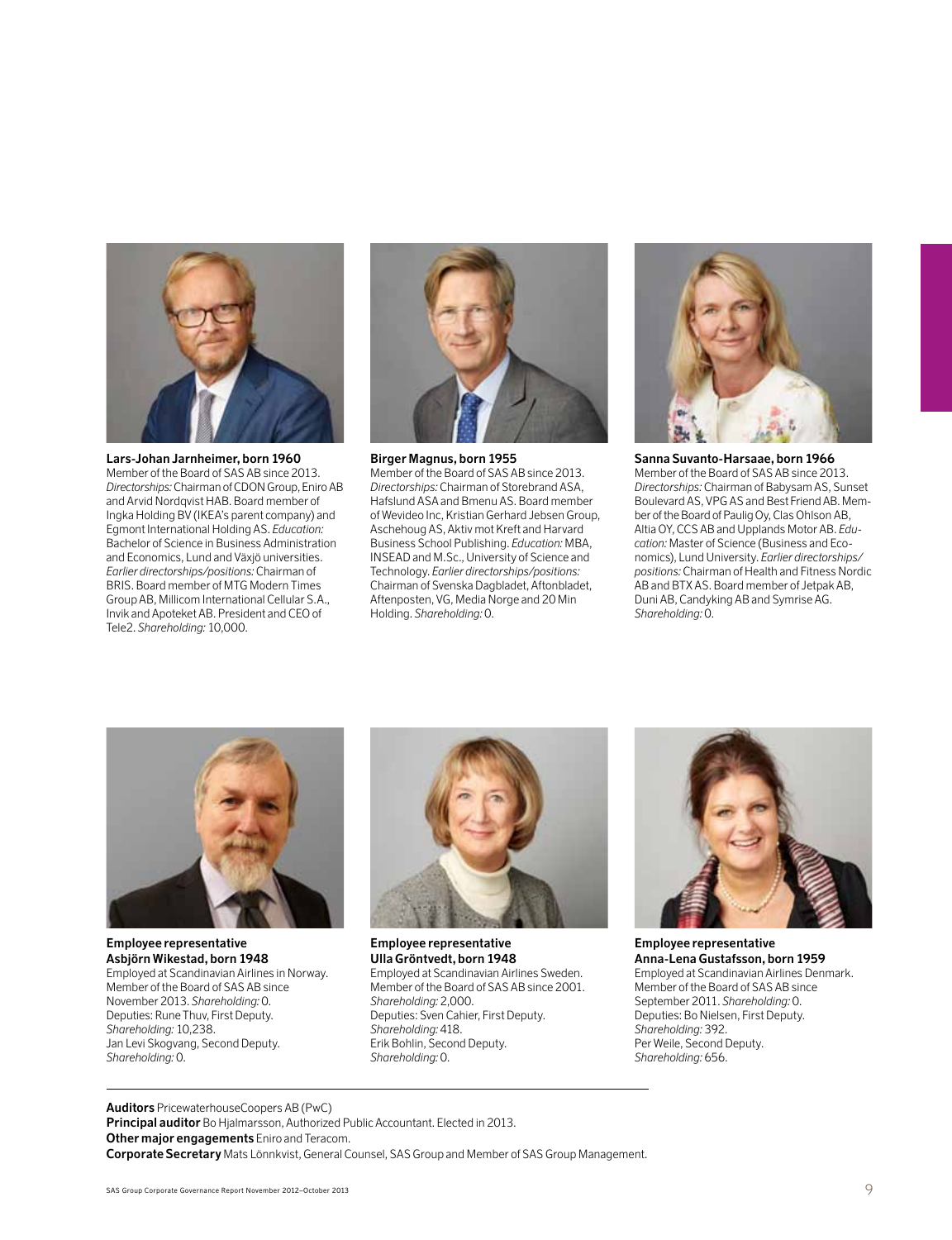### Group Management

Group Management is responsible for the Group's business management, financial reporting, acquisitions/ disposals, financing and communication and other corporate matters. The members of Group Management are appointed by the President in consultation with the Board of Directors. Only the President reports to the Board, although the other members of Group Management report to the President. Group Management's responsibilities are divided among its members with regard to managing the Group's business affairs, and minuted meetings are normally held every second week.



**Rickard Gustafson, born 1964 President and CEO** 

Member of SAS Group Management from February 1, 2011. *Previously*, various executive positions in GE Capital, both in Europe and the US, and President of Codan/Trygg-Hansa from 2006–2011. *External directorships:* none. Education: Master of Science, Industrial Economics. *Shareholding:* 40,000. No related parties or companies of Rickard Gustafson have any shareholdings in SAS AB.



**Henriette Fenger Ellekrog, born 1966 Deputy President and Executive Vice President, Human Resources and Communication** Member of SAS Group Management from October 1, 2007. Since 2007, responsible for Human Resources and, since 2010, responsible for Communication. *Previous positions include:* 1998–2007 various executive positions at TDC A/C, most recently as Senior Executive Vice President, Corporate HR and Chief of Staff. Prior to that, various positions and management posts at Mercuri Urval A/S and Peptech (Europe) A/S. *External directorships:* Chairperson of the Swedish Aviation Industry Group, Board member of Svenskt Flyg, Fonden för Dansk-Norsk Samarbejde and the Advisory Board for women in management positions and the Boards of the Confederation of Danish Industry. *Education:* Cand. ling. merc. degree from the Copenhagen Business School. *Shareholding:* 12,200.



**Göran Jansson, born 1958 Deputy President and CFO** Member of SAS Group Management since 2011. *Previously* CFO and Deputy CEO of Assa Abloy. *External directorships:* Board member of Axis Communication AB and SPP. *Education:* Graduate in Business Administration from Stockholm University. *Shareholding:* 0.



**Flemming Jensen, born 1959 Executive Vice President Operations** Member of SAS Group Management since September 14, 2011. Flemming Jensen joined SAS in 1989 and, since 2008, has held a number of executive positions in SAS production including Chief Operating Officer Production Unit CPH. During the period 2002–2008, he was Chief Pilot and before that, a pilot. *External directorships:* Board member of Industrial Employers in Copenhagen (IAK) and a member of the Board and Executive Committee of the Confederation of Danish Industry. *Education:* Pilot in the Danish Air Force. *Shareholding:* 14,100.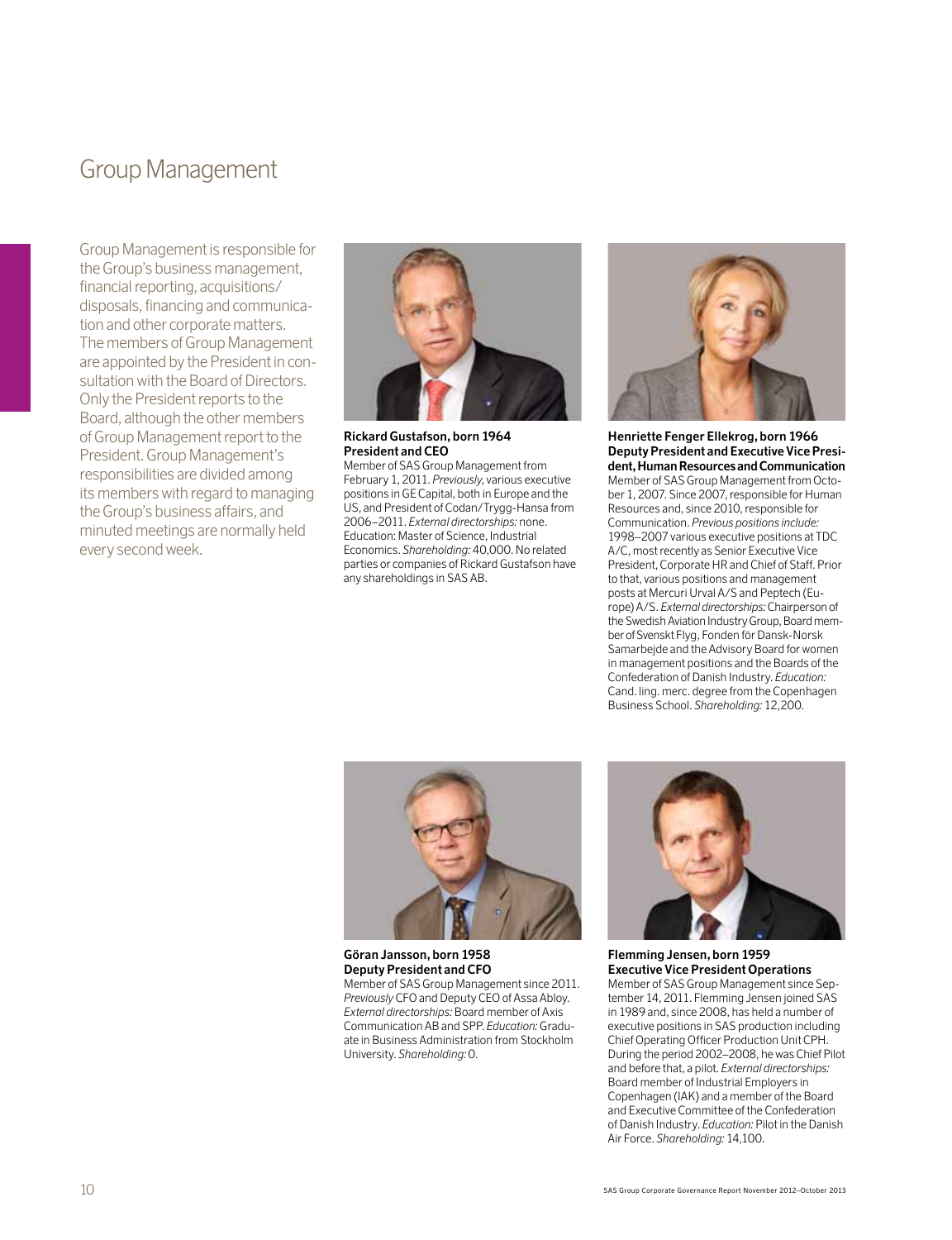

**Joakim Landholm, born 1969 Executive Vice President Commercial** Member of SAS Group Management since January 16, 2012. Joakim Landholm joins SAS from a position as Chief Operating Officer at RSA Scandinavia, which comprises Trygg-Hansa and Codan. He has an extensive background in management, strategy and analysis from GE Money Bank, Accenture and Swedbank. *External directorships:* none. *Education:* Master of Business Administration from the Stockholm School of Economics. *Shareholding:* 0.



**Mats Lönnkvist, born 1955 Senior Vice President, General Counsel** Member of SAS Group Management since 2009. Head of Legal, Insurance and Public Affairs, and is the Board secretary at SAS AB. *Previous engagements/posts:* Various legal posts in the SAS Group 1988–2009, the law firm of Mannheimer & Zetterlöf 1984–1988. *External directorships:* none. *Education:* Law degree from Uppsala University. *Shareholding:* 2,704.



**Eivind Roald, born 1966 Executive Vice President Sales & Marketing** Member of SAS Group Management since April 1, 2012. Eivind Roald joined SAS after seven years as the President of Hewlett Packard in Norway. He also has 16 years' experience from such companies as Accenture and Willi Railo Consulting, where he focused on the restructuring of sales and marketing functions. *External directorships:* Inmeta Crayon. *Education:* Bachelor's degree from the Norwegian Management School (BI). *Shareholding:* 84,000.



**Karl Sandlund, born 1977 Executive Vice President Strategic Initiatives** Member of SAS Group Management since February 1, 2014. Karl Sandlund comes from a position as Vice President Network & Partners and previously worked in management roles with strategic assignments for SAS. Karl Sandlund worked for McKinsey before joining SAS in 2004. *External directorships:* none. *Education:* Master of Science in Industrial Engineering and Management from Linköping University. *Shareholding:* 2,000.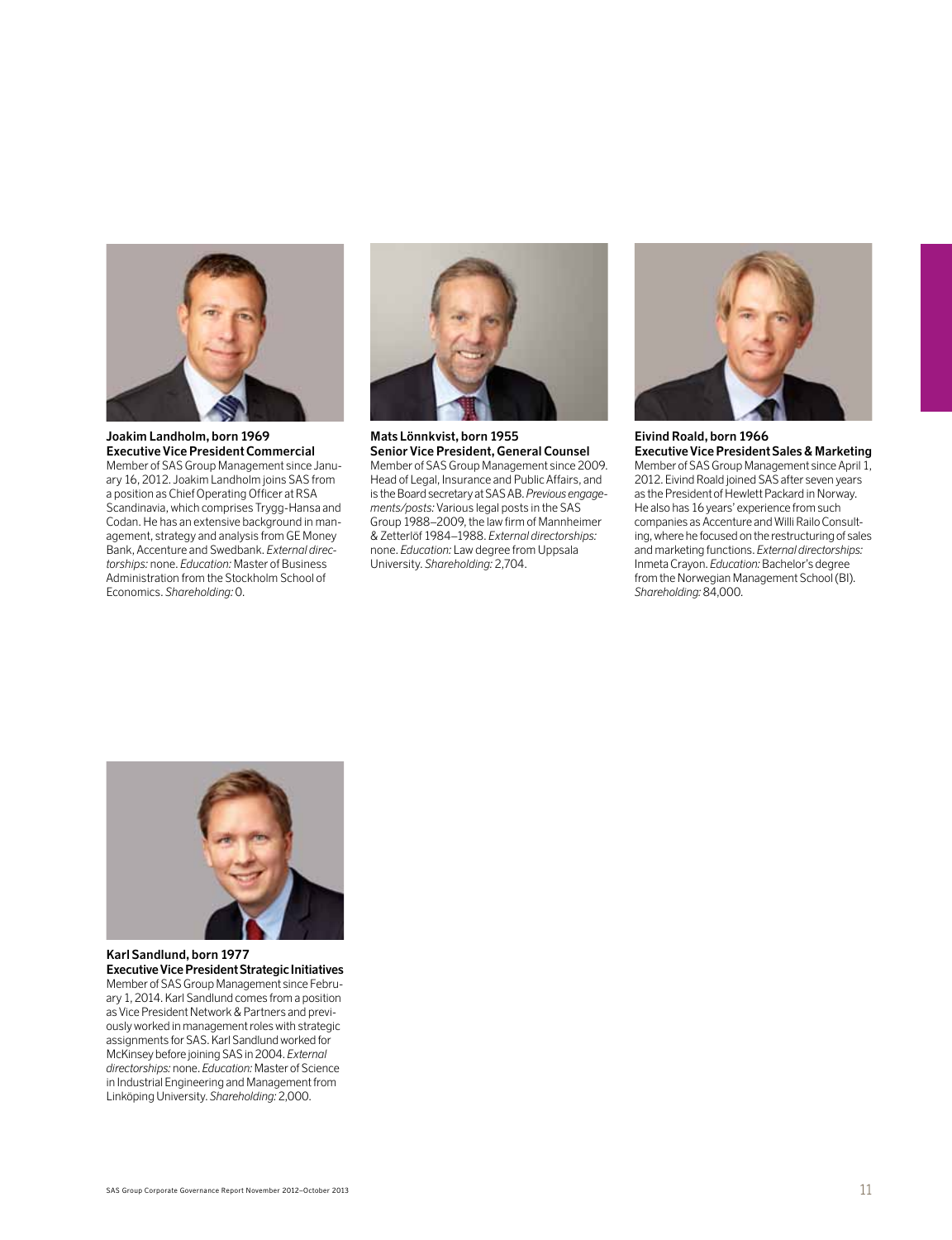The Board of Directors and the President hereby give their assurance that the Annual Report has been prepared pursuant to the Swedish Annual Accounts Act and RFR 2, Accounting for Legal Entities, and provides a true and fair view of the company's financial position and earnings and that the Report by the Board of Directors provides a true and fair overview of the company's operations, financial position and earnings, and describes the significant risks and uncertainty factors to which the company is exposed.

The Board of Directors and President hereby give their assurance that the consolidated financial statements have been prepared pursuant to the International Financial Reporting Standards (IFRS) as adopted by the EU, and provide a true and fair view of the Group's financial position and earnings, and that the Report by the Board of Directors for the Group provides a true and fair overview of the performance of the Group's operations, financial position and earnings, and describes the significant risks and uncertainty factors to which the companies in the Group are exposed.

Stockholm, January 27, 2014

**Fritz H. Schur** Chairman of the Board

Board Member

Board Member

Second Vice Chairman

 **Rickard Gustafson** President and CEO

**Jacob Wallenberg**<br> **Dag Mejdell Drag Mejdell Monica Caneman**<br> **Second Vice Chairman Doard Member Board Member** 

**Lars-Johan Jarnheimer Birger Magnus Sanna Suvanto-Harsaae**

**Asbjørn Wikestad Ulla Gröntvedt Anna-Lena Gustafsson**

As stated above, the annual accounts and consolidated financial statements were approved for issuance by the Board of Directors on January 27, 2014. The Group's statement of income and balance sheet and the Parent Company's statement of income and balance sheet will be subject to adoption by the Annual General Shareholders' Meeting on February 18, 2014.

Our auditors' report was submitted on January 27, 2014

PricewaterhouseCoopers AB

Bo Hjalmarsson Christine Rankin<br>Authorized Public Accountant Authorized Public Accountant Principal Auditor

Authorized Public Accountant